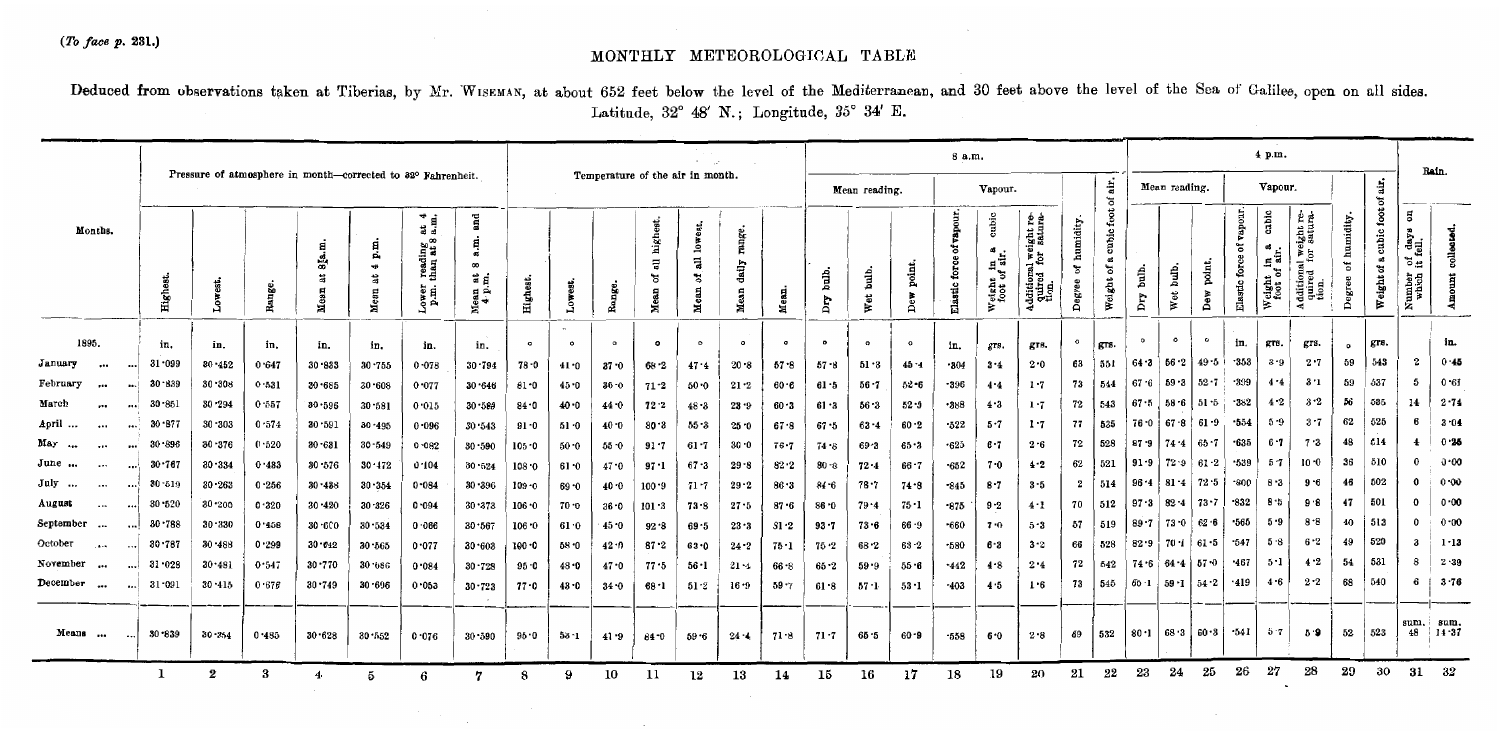## RESULTS OF METEOROLOGICAL OBSERVATIONS TAKEN AT TIBERIAS IN THE YEAR 1895.

#### By JAMES GLAISHER, F.R.S.

THE numbers in column 1 of this table show the highest reading of the barometer in each month; the highest appear in the winter, aud the lowest in the summer months; the maximum for the year was 31 099 inches, in January, and the next in order 31 ·091 inches, in February.

In column 2 the lowest reading in each month is shown; the minimum for the year was 30·200 inches, in August ; and the next in order 30·263 inches, in July.

The range of readings in the year was 0·899 inch. The range iu the morning observations was 0·805 inch, being 0'131 inch greater than the range at Jerusalem.

The numbers in the 3rd column show the extreme range of readings in each month; the smallest was 0·256 inch, in July, and the next in order 0.299 inch, in October; the largest was 0.676 inch, in December, and the next in order 0·647 inch, in January.

The numbers in columns 4 and 5 show the mean monthly reading of the barometer at 8 a.m. and 4 p.m. ; and those in column 6 the lower reading at 4 p.m. than at 8 a.m. ; the smallest differeuce between these two readings was 0·015 inch, in March, and the next in order 0·053 inch, in December; the largest was 0•104 inch, in June, and the next in order 0'096 inch, in April. In England in January the readings at 8 a.m. and 4 p.m. are practically the same ; in all other months the reading at 4 p.m. is lower than at 8 a.m. ; the greatest difference is in June, 0'025 inch. The mean for the year at Tiberias was 0·076 inch, being nearly four times greater than in England.

The numbers in the 7th column show the mean monthly pressure of the atmosphere ; the highest was 30·794 inches, in January, and the next in order 30.728 inches, in November; the lowest was 30.373 inches, in August, and the next in order 30·396 inches, in July. The mean for the year was 30"590 inches.

The highest temperature of the air in each month is shown in column 8. The first day in the year the temperature reached 90° was on April 8th, and there was 1 other day in April when the temperature reached or exceeded 90°; in May, 18 days ; in June, 28 days; in July and August it reached or exceeded 90• on every day ; in September, 27 days ; in October, 10 days; and in November on 1 day; thus the temperature reached or exceeded 90° on 148 days during the year. At Jerusalem the temperature did not reach 90° till May 23rd, and there were only 35 days in the year on which the temperature was as high as  $90^\circ$ . At Tiberias the temperature was 104° on May 22nd, and reached or exceeded 100° on 6 other days in this month; in June on 11 days; in July on 19 days; in August

 $\mathbf{P}$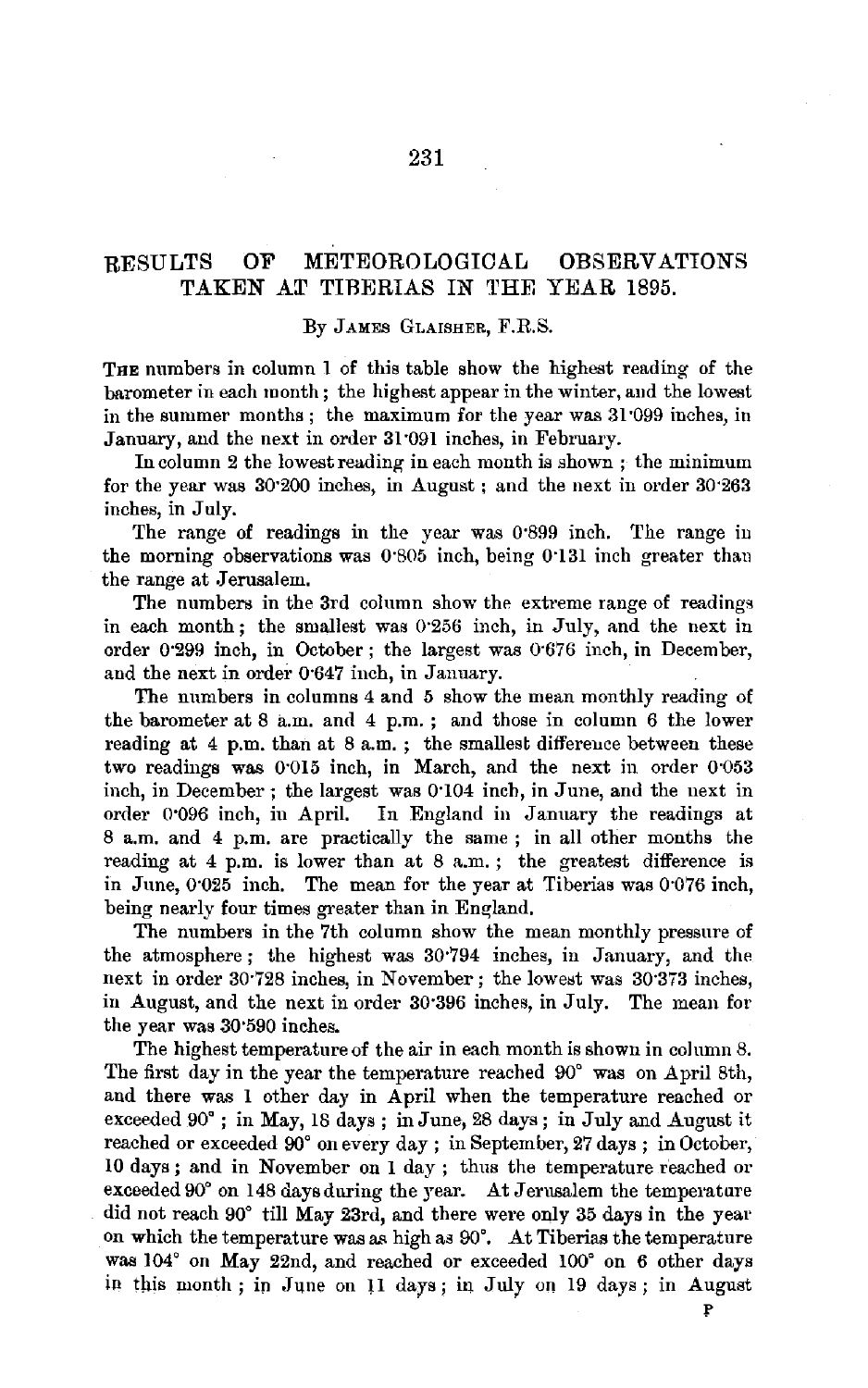on  $26$  days; in September on 7 days; and in October on 1 day; thus on 71 days in the year the temperature reached or exceeded 100°. The highest temperature in the year at Tiberias was 109°, on July 9th; at Jerusalem the highest in the year was 97°, on both June 14th and September 22nd.

The lowest temperature of the air in each month is shown in column 9. The lowest in the year was  $40^{\circ}$ , on March 4th; the next lowest was  $41^{\circ}$  on January 19th ; and from March 5th to the end of the year there was no temperature so low as  $41^\circ$ ; the nearest approach being  $43^\circ$  on December 11th. At Jerusalem the lowest in the year was 30° on both January 19th and 20th; and there were 57 nights in the year when the temperature was as low or lower than 40°.

The yearly range of temperature was 69° ; at Jerusalem it was 67°.

The range of temperature in each month is shown in column 10 ; and these numbers vary from 34° in December to 55° in May.

In column 11 the mean of all the high day temperatures in each month is shown. The lowest was 68°·1 in December, being 10° higher than that at Jerusalem; the next in order were 68°·2 in January, and 71°·2 in February; the highest was 101°·3 in August; and the next in order 100°<sup>9</sup> in July, and 97°<sup>1</sup> in June. At Jerusalem the lowest were 53°·8 in January, 58°·1 in December, nnd 60°·3 in March; the highest were 88°·2 in both July and August, and 83°·8 in September. The mean for the year at Tiberias was 84°; at Jerusalem it was 72°·3.

In column 12 the mean of all the low night temperatures in each month is shown; the lowest was  $47^{\circ}4$  in January; the next in order were 48°·3 in March, and 50° in February ; the highest was 73'·8 in August; and the next in order were  $71^{\circ}$  7 in July, and 69° 5 in September. At Jerusalem the lowest were 36°·2 in January, 39°·6 in February, and 41°·2 in March; the highest were 64°·3 in July, 62°•9 in August, and 1J9°·3 in June. At Tiberias the yearly value was 59°·6; at Jerusalem it was 51°·2.

In column 13 the mean daily range of temperature is shown in each month; the smallest was 16°9 in December, the next in order were 20°·8 in January, and 21°·2 in February; the greatest was 30° in May, the next in order were 29°·8 in June, and 29°·2 in July. At Jerusalem the smallest were 13°·3 in December, 17°·6 in January, and 19°·1 in March. At Tiberias the mean daily rauge for the year was 24°•4; at Jerusalem it was 21°·1.

The mean temperature of the air, as found from the maximum and minimum temperatures only, is shown in each month in column 14. The lowest was 57°8 in January; and the next in order were 59°7 in December, and 60°·3 in March; the highest was 87°·6 in August; and the next in order were 86°•3 in July, and 82°·2 in June. At Jerusalem the lowest temperatures were 45° in January, 50°·2 in February, and 50° $\cdot$ 7 in March; the highest were 76° $\cdot$ 3 in July, 75° $\cdot$ 5 in August, and 71°·2 in September. At Tiberias the mean temperature increased from January to February, decreased from February to March, and increased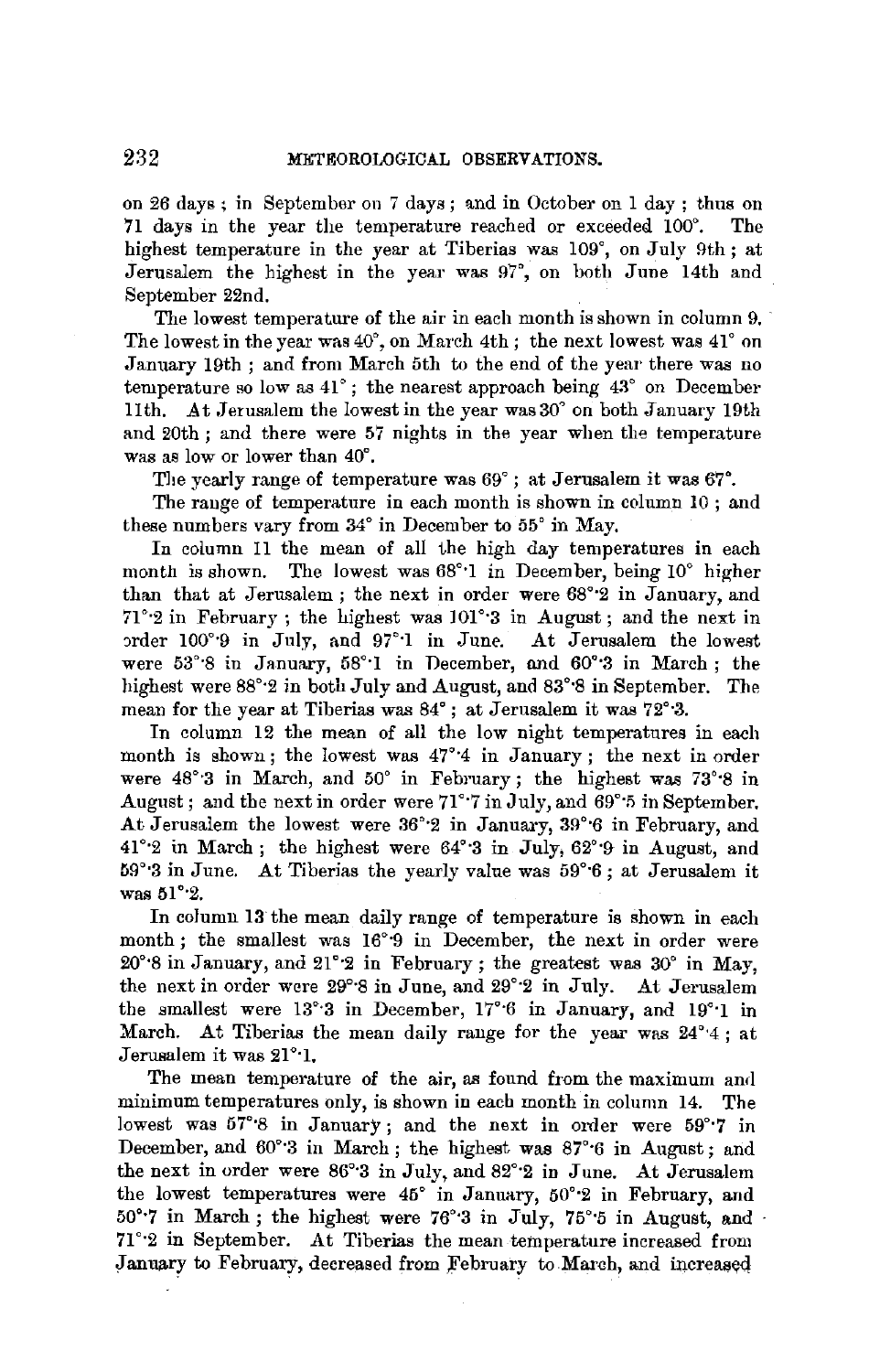month by month to the maximum in August, then decreased month by month to the end of the year. At Jerusalem the mean temperature increased from January month by month to the maximum in July, then decreased month by month to the end of the year. At Tiberias the vearly value was 71°8; at Jerusalem it was 61°8.

The numbers in the 15th and 16th columns are the mean readings of a dry and wet-bulb thermometer, taken daily at 8 a.m. If those in column 15 be compared with those in column 14, it will be seen that those in column 15 were of the same value in January, a little higher in February, March, September, October, and December, and a little lower in all other months. The mean for the year was 71°7, being 0°1 less than the mean of the year as determined by the use of the maximum and minimum thermometers. In the year 1890 the mean of the dry-bulb was 1°<sup>·</sup>1 lower than that of the maximum and minimum thermometers; in 1891 it was 1°·5 lower; in 1892, 0•·4 higher; in 1893, 0°·7 lower; and in 1894,  $0^{\circ}$  5 lower; the mean of the six differences is  $0^{\circ}$  6; and therefore the mean temperature of the year may be approximately determined by a single reading of the thermometers taken daily at 8 a.m.

The numbers in the 17th column are the temperature of the dew-point, or that temperature at which the air would be saturated by the quantity of vapour mixed with it; the smallest difference between these numbers and those in column 15 was 7°·3 in April ; the smallest from May to November was 9°'5 in May, and the largest, 16°·8, in.September.

The numbers in column 18 show the elastic force of vapour, or the length of a column of mercury in inches corresponding to the pressure of vapour; the smallest was 0'304 inch, in January, and the largest 0.875 inch, in August.

In column 19 the weight in grains of the water in a cubic foot of air is shown; it was as small as 3"4 grains in January, and as large as 9·2 grains in August.

In column 20 the additional quantity of water required to saturate a cubic foot of air is shown; it was as small as 1.6 grain in December, and as large as 5•3 grains in September.

The numbers in column 21 show the degree of humidity of the air, saturation being represented by 100; the largest numbers appear in April, February, and December, and the smallest from May to September, the smallest of all was 57 in September.

The numbers in column 22 show the weight in grains of a cubic foot of air, under the mean atmospheric pressure, temperature, and humidity of the air; the largest number was in January, decreasing to the smallest in August, then increasing to the end of the year.

In columns 23 and 24 are the mean readings of a dry and wet-bulb thermometer taken daily at 4 p.m. By comparing the numbers in column 16 with those in column 23, the increase of temperature from  $8a$  m. to 4 p.m. is shown; in December the increase was only  $3^{\circ}3$ , and in May it was as much as 13°·1.

In column 25 the temperature of the dew point at 4 p.m. is showu.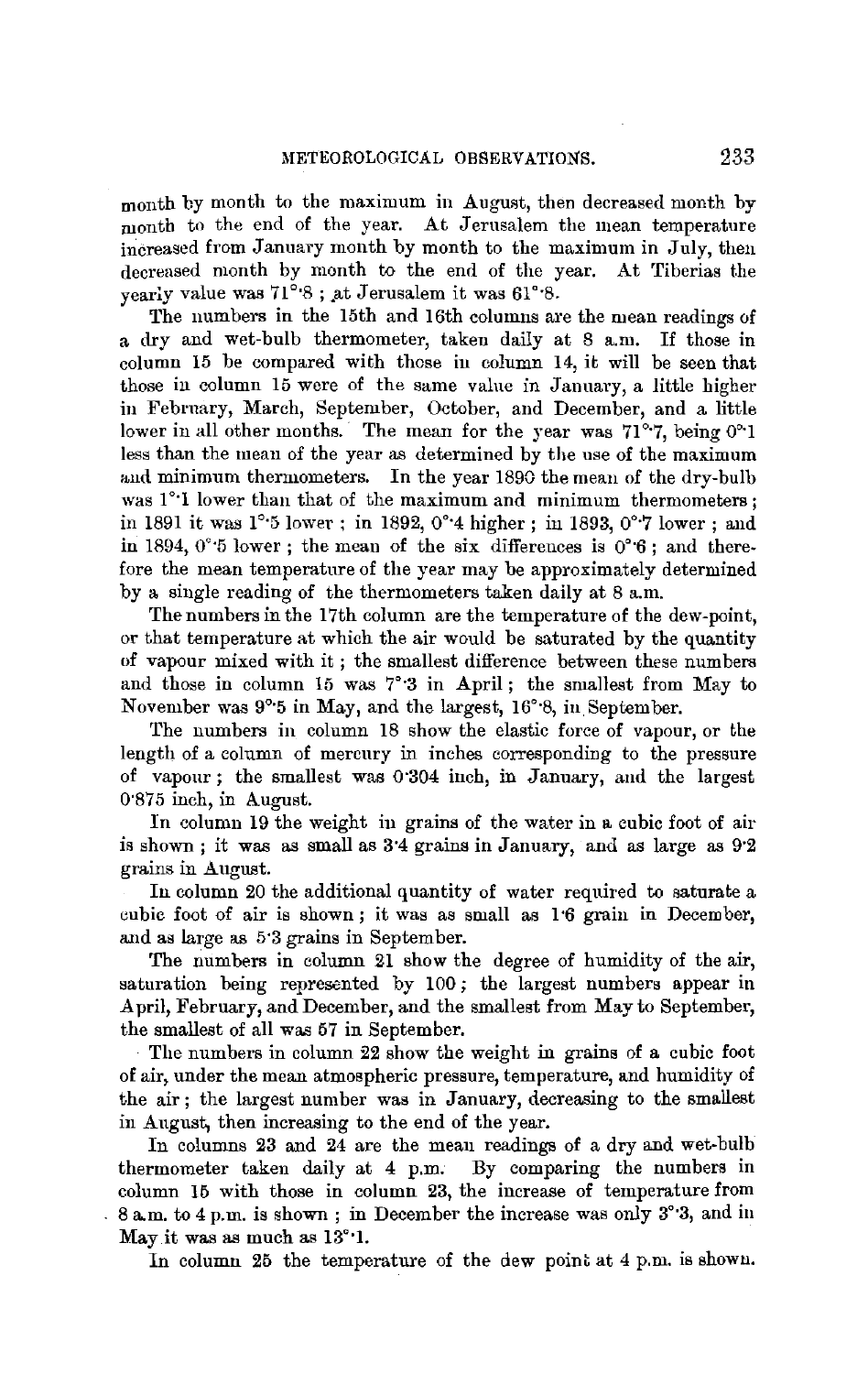By comparing these numbers with those numbers in column 17, it will be seen that the temperature of the dew point in the months of January. February, April, May, November, and December was higher than at 8 a.m., and lower than at 8 a.m. in the remaining months. The numbers in this column are smaller than those in column 23, by 14°.1 in April, increasing to  $30^{\circ}$ .7 in June, then decreasing to  $10^{\circ}$ .9 in December: these differences between the temperature of the air and that of the dew point are very much larger than those at 8 a.m.; in June, July, and August it was more than twice as large.

On several days in the months of May and June, at 4 p.m., the reading of the dry-bulb thermometer exceeded that of the wet by 25° or more, and the temperature of the dew point was from 40°8 to 49°9 lower than the temperature of the air, as shown by the following table :-

|                                                             |         | Reading of | Temperature          | Temperature<br>of the   |
|-------------------------------------------------------------|---------|------------|----------------------|-------------------------|
| Month and Day.                                              | Dry.    | Wet.       | of the<br>Dew Point. | Dew Point<br>below Drv. |
|                                                             | $\circ$ | $\circ$    | $\circ$              | $\circ$                 |
| May<br>22<br>$\cdot$ $\cdot$<br>$\ddot{\bullet}$ .          | 103.0   | 71.0       | 53.1                 | 49.9                    |
| 23<br>$\ddot{\phantom{0}}$<br>$\ddot{\phantom{1}}$          | 102.0   | 72.0       | 55.2                 | 46.8                    |
| 27<br>$\bullet$<br>$\ddot{\phantom{0}}$                     | 104.0   | 77.0       | $62 - 1$             | 41.9                    |
| June<br>$\overline{4}$<br>$\ddot{\phantom{1}}$<br>$\bullet$ | 105.0   | 74 O       | 57.3                 | $47 \cdot 7$            |
| 5<br>$\rightarrow$<br>$\ddot{\phantom{1}}$                  | 100.0   | 74.0       | 59.2                 | 40.8                    |
| 8<br>$\ddot{\phantom{1}}$<br>$\ddot{\phantom{a}}$           | 100.0   | 70.0       | 52.9                 | 47.1                    |
| 9<br>$\ddot{\phantom{a}}$<br>$\cdot$ .                      | 103.0   | 73.0       | 56.2                 | 46.8                    |
| 13<br>$\ddot{\bullet}$<br>. .                               | 105.0   | 74.0       | 57.3                 | 47.7                    |

In column 26 the elastic force of vapour is shown, and by comparing the values with those in the same month at 8 a.m. we find that it was smaller at 4 p.m. in March and in the months from June to October, and larger than at 8 a.m. in the remaining months.

In column 27 the amount of water in a cubic foot of air at 4 p.m. is shown, and the amount was less than at 8 a.m. in March, and in the months from June to October.

In column 28 the amount of water required to saturate a cubic foot of air was as large as 10 grains in June, 9'8 grains in August, and 9.6 grains in July; and smaller than 3 grains in January and December.

In column 29 the degree of humidity is shown; the driest months were from May to September, the value for these months varying from 36 in June to 47 in August.

In column 30 the weight of a cubic foot of air is shown, the smallest was 501 grains in August, and the largest, 543 grains in January.

In column 31 are given the number of days of rain in each month; the largest was 14 in March. The total number in the year was 48. At Jerusalem rain fell on 52 days.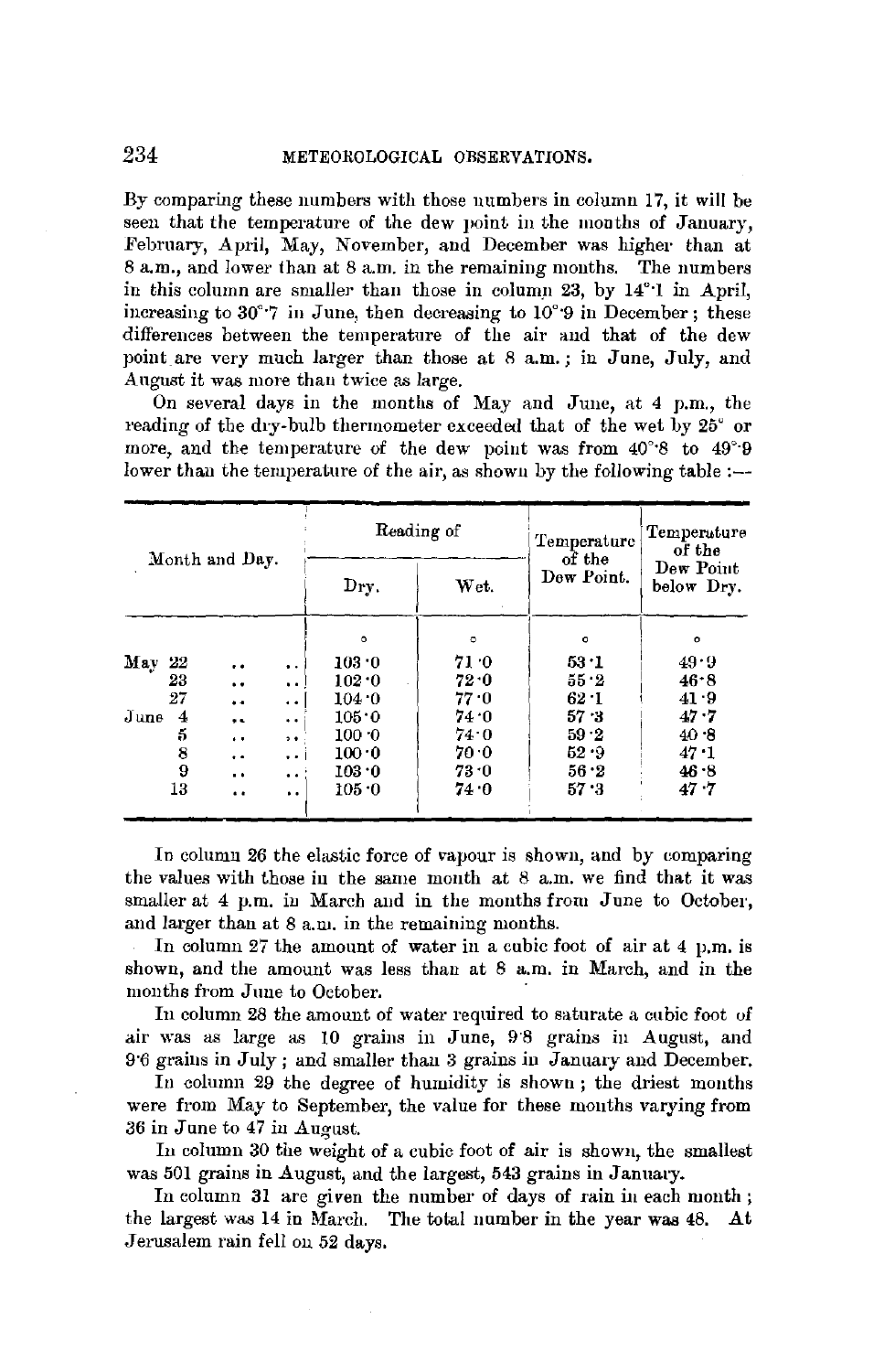*(To face* p. 235.)

# MONTHLY METEOROLOGICAL TABLE

Deduced from observations taken at Jerusalem, by JosEPH GAMEL, in a garden, well within the city, about 2,500 feet above the level of the Mediterranean Sea, open on all sides. Latitude, 31° 46' 40" **N.,** Longitude, 35° 13' 30'' E.

| Pressure of atmosphere in month-<br>Corrected to 32° Fahrenheit. |                      |            |                  |           |            |          |            | Temperature of the air in month at 9 a.m. |                           |                                          |                         |           |             | Mean reading at<br>9a.m. |             |                                   | Vapour at 9 a.m.                                     |                                                           |                          | ÷ir.<br>៵                       |                     |                         |                  | Wind.<br>Relative proportions of. |              |                |                         |                |                         |                                       | Rain.                |
|------------------------------------------------------------------|----------------------|------------|------------------|-----------|------------|----------|------------|-------------------------------------------|---------------------------|------------------------------------------|-------------------------|-----------|-------------|--------------------------|-------------|-----------------------------------|------------------------------------------------------|-----------------------------------------------------------|--------------------------|---------------------------------|---------------------|-------------------------|------------------|-----------------------------------|--------------|----------------|-------------------------|----------------|-------------------------|---------------------------------------|----------------------|
| Months.                                                          |                      | Highe      | Š                | Range     | Mean       | Highes   | west.<br>å | Range.                                    | all highes<br>৳<br>져<br>Е | west.<br>$\mathbf{z}$<br>ą<br>ัธ<br>Mean | range.<br>dadly<br>Mean | Mean.     | jшb.<br>Dry | j<br>E<br>đ,<br>E        | point,<br>Å | of vapour<br><b>Elastic</b> force | cubic foot<br>$\mathbf{a}$<br>Weight in a<br>of air. | Additional weight re-<br>quired for satura-<br>tion.<br>∢ | humidity.<br>៵<br>Degree | cubic foot<br>a3<br>៵<br>Weight | N.                  | N.E.                    | E.               | S.E.                              | 8.           | S.W.           | W.                      | N.W.           | cloud.<br>Î<br>٠<br>Mea | 5<br>Number of days<br>which it fell. | collected.<br>Amount |
| 1895.                                                            |                      | in.        | in.              | in.       | in.        | $\circ$  | $\Omega$   | $\circ$                                   | $\circ$                   | $\bullet$                                | $\circ$                 | $\bullet$ | $\circ$     | $\circ$                  | $\circ$     | in.                               | grs.                                                 | grs.                                                      | $\circ$                  | gra.                            |                     |                         |                  |                                   |              |                |                         |                |                         |                                       | in.                  |
| January<br>$\dddotsc$                                            |                      | 27.687     | $27 - 236$       | 0.451     | 27.465     | 59.2     | $30 - 0$   | $29 - 2$                                  | 53.8                      | $36 - 2$                                 | 17.6                    | 45.0      | 49.3        | $43 - 8$                 | $37 - 9$    | $-229$                            | 2.6                                                  | 1.4                                                       | 65                       | 500                             | $\mathbf 0$         | 13                      | 8                | $\mathbf{1}$                      | $\mathbf{0}$ | 2              | $\overline{4}$          | - 3            | 3.5                     | -6                                    | $0 - 90$             |
| February<br>$\cdots$<br>$\cdots$                                 |                      | 27.509     | $27 - 163$       | 0.346     | $27 - 379$ | $72 - 8$ | $32 - 0$   | $40 - 8$                                  | $60 - 8$                  | $39 - 6$                                 | 21.2                    | $50 - 2$  | 54.5        | $48 - 9$                 | $43 - 5$    | $-282$                            | $3-2$                                                | 1.6                                                       | 67                       | 493                             | $\ddot{\mathbf{0}}$ | $\boldsymbol{2}$        | $\mathbf 0$      | 1                                 | I            | 7              | 10                      | $\overline{7}$ | 5.8                     |                                       | $3 - 07$             |
| March<br>$\cdots$<br>$\cdots$                                    |                      | 27.455     | 27.018           | 0.437     | $27 - 443$ | $80 - 5$ | $32 - 5$   | 48 0                                      | 60.3                      | $41 - 2$                                 | 19.1                    | 50.7      | 52.3        | 48.1                     | $43 - 8$    | $-286$                            | 3.3                                                  | 1.2                                                       | 73                       | 496                             | $\bf{0}$            | 3                       | -1               | $\bf{0}$                          | $\mathbf 2$  | $\overline{7}$ | 9                       | 9              | 6.6                     | 13                                    | 5.94                 |
| April<br>$\cdots$<br>                                            |                      | $27 - 587$ | $27 - 079$       | 0.458     | $27 - 331$ | $81 - 2$ | 43.5       | $37 - 7$                                  | 70.8                      | $51-6$                                   | $19 - 2$                | 61.2      | $63 - 9$    | 55.3                     | $48 - 1$    | $-336$                            | $3 - 7$                                              | $2 - 9$                                                   | 57                       | 483                             | $\mathbf 0$         | $\mathbf 2$             | $\mathbf 0$      | 2                                 | 1            | 10             | 11                      | $\overline{4}$ | $5 - 5$                 |                                       | 1.84                 |
| May<br><br>$\cdots$                                              |                      | $27 - 551$ | $27 - 252$       | 0.299     | 27.405     | $93 - 8$ | 45.0       | 48.8                                      | $79 - 8$                  | 58.2                                     | $21 - 6$                | 69.0      | $72 - 9$    | 64.4                     | $58 - 1$    | $-485$                            | $5-2$                                                | $3 - 5$                                                   | 59                       | 475                             | $\boldsymbol{3}$    | 5                       | $\mathbf{2}$     |                                   | 1            | -7             | -3                      | -9             | $3 - 7$                 |                                       | 0.12                 |
| June<br>$\cdots$                                                 |                      | $27 - 478$ | $27 - 260$       | $0 - 218$ | $27 - 361$ | $97 - 0$ | $50 - 0$   | $47 - 0$                                  | $82 - 2$                  | 59.3                                     | 22.9                    | 70.8      | 76.0        | 66.7                     | 60.2        | .519                              | 5.6                                                  | 4.1                                                       | 58                       | 472                             | $\mathbf 0$         | $\overline{\mathbf{4}}$ | $\mathbf 0$      | $\bf{0}$                          | $\bf{0}$     | 5              | $\overline{\mathbf{4}}$ | 17             | 2.0                     | O                                     | 0.00                 |
| July<br><br>$\cdots$                                             |                      | $27 - 345$ | 27.161           | 0.184     | $27 - 277$ | $96 - 5$ | $58 - 5$   | $38 - 0$                                  | $88-2$                    | $64 - 3$                                 | $23 - 9$                | $76 - 3$  | 81.8        | 71 • 3                   | $64 - 2$    | .601                              | $6 - 4$                                              | 4.6                                                       | 55                       | 465                             | $\mathbf{2}$        | $\boldsymbol{3}$        | -1               | 1                                 | $\mathbf{I}$ | -1             | 4                       | 18             | 0.6                     | o                                     | 0.00                 |
| August<br>$\cdots$                                               | $\cdots$             | $27 - 325$ | 27.162           | 0.163     | $27 - 247$ | $95 - 8$ | 58.0       | $37 - 8$                                  | $88 - 2$                  | $62 - 9$                                 | $25 - 3$                | $75 - 5$  | 79.6        | 70.8                     | 64.8        | $-604$                            | $6 - 6$                                              | $4-3$                                                     | 60                       | 466                             | $\theta$            | $\mathbf 0$             | $\mathbf 0$      | $\theta$                          | $\bf{0}$     | 1              | 8                       | $\bf{22}$      | 1.0                     |                                       | 0.00                 |
| September<br>$\cdots$                                            | $\ddot{\phantom{a}}$ | $27 - 493$ | $27 - 245$       | $0*248$   | $27 - 389$ | $97 - 0$ | $50-0$     | $47 - 0$                                  | $83 - 8$                  | $58 - 6$                                 | 25.2                    | $71 - 2$  | 75.5        | $65 - 8$                 | 58.9        | $-498$                            | 5.4                                                  | 4.2                                                       | 56                       | 473                             |                     | $6\phantom{1}$          |                  | $\boldsymbol{2}$                  | $\bf{0}$     | -3             | 5                       | 12             | $1 - 1$                 | $\Omega$                              | $.0 - 00$            |
| October<br>$\cdots$                                              | $\ddot{\phantom{0}}$ | $27 - 508$ | $27 - 313$       | 0.195     | $27 - 395$ | 85.5     | 45.0       | 40.5                                      | $75 - 9$                  | 51.9                                     | 24.0                    | 63.9      | 69 • 1      | $61 - 4$                 | 55.4        | $-439$                            | 4 - 8                                                | $3 - 0$                                                   | 6 L                      | 479                             |                     | 9                       | -1               |                                   | $\bf{0}$     | 3              | 6                       | 10             | $3 - 4$                 | $\boldsymbol{2}$                      | $.0*1$               |
| November<br>$\cdots$                                             |                      | $27 - 692$ | $27 - 237$       | 0.455     | $27 - 455$ | 86.0     | $39 - 0$   | $47 - 0$                                  | $66 - 1$                  | 46.4                                     | $19 - 7$                | $56 - 2$  | $60 - 1$    | $55 - 0$                 | 50.5        | $-368$                            | 4.1                                                  | 1.7                                                       | 70                       | 483                             | $\mathbf{2}$        | 9                       | $\boldsymbol{4}$ | -1                                | $\mathbf 0$  | 4              | $\boldsymbol{2}$        | 8              | 4.3                     | 10                                    | $3 - 73$             |
| December<br>$\cdots$                                             | $\cdots$             | 27.647     | $27 - 173$       | 0.474     | $27 - 429$ | $66 - 5$ | 34.5       | $32 - 0$                                  | $58 - 1$                  | 44.8                                     | 13.3                    | 51.5      | $52 - 6$    | $49 - 9$                 | 47.3        | $-326$                            | 3.7                                                  | $0 - 8$                                                   | 82                       | 496                             | 6                   | $\overline{2}$          | -1               | $\mathbf{1}$                      | $\mathbf 0$  | 10             | -5                      | 6              | $5 - 7$                 | В.                                    | 7.24                 |
| Means                                                            |                      | $27 - 519$ | 27.191           | 0.327     | $27 - 382$ | 84.3     | $43 - 2$   | 41.1                                      | $72 - 3$                  | 51 2                                     | $21 - 1$                | 61.8      | 65.6        | $58 - 5$                 | 52.7        | .414                              | $4 - 5$                                              | $2 - 8$                                                   | 64                       | 482                             | sum.<br>15          | sum.<br>58              | sum.<br>19       | sum.<br>11                        | sum.<br>-6   | sum.<br>60     | sum.<br>71              | sum.<br>125    | $3 - 6$                 | sum.<br>52                            | sum.<br>$23 - 25$    |
|                                                                  |                      | 1          | $\boldsymbol{2}$ | 3         | 4          | 5        | 6          | 7                                         | 8                         | G                                        | 10                      | 11        | 12          | 13                       | 14          | 15                                | 16                                                   | 17                                                        | 18                       | 19                              | 20                  | 21                      | 22               | 23                                | 24           | 25             | 26                      | 27             | 28                      | 29                                    | 30                   |